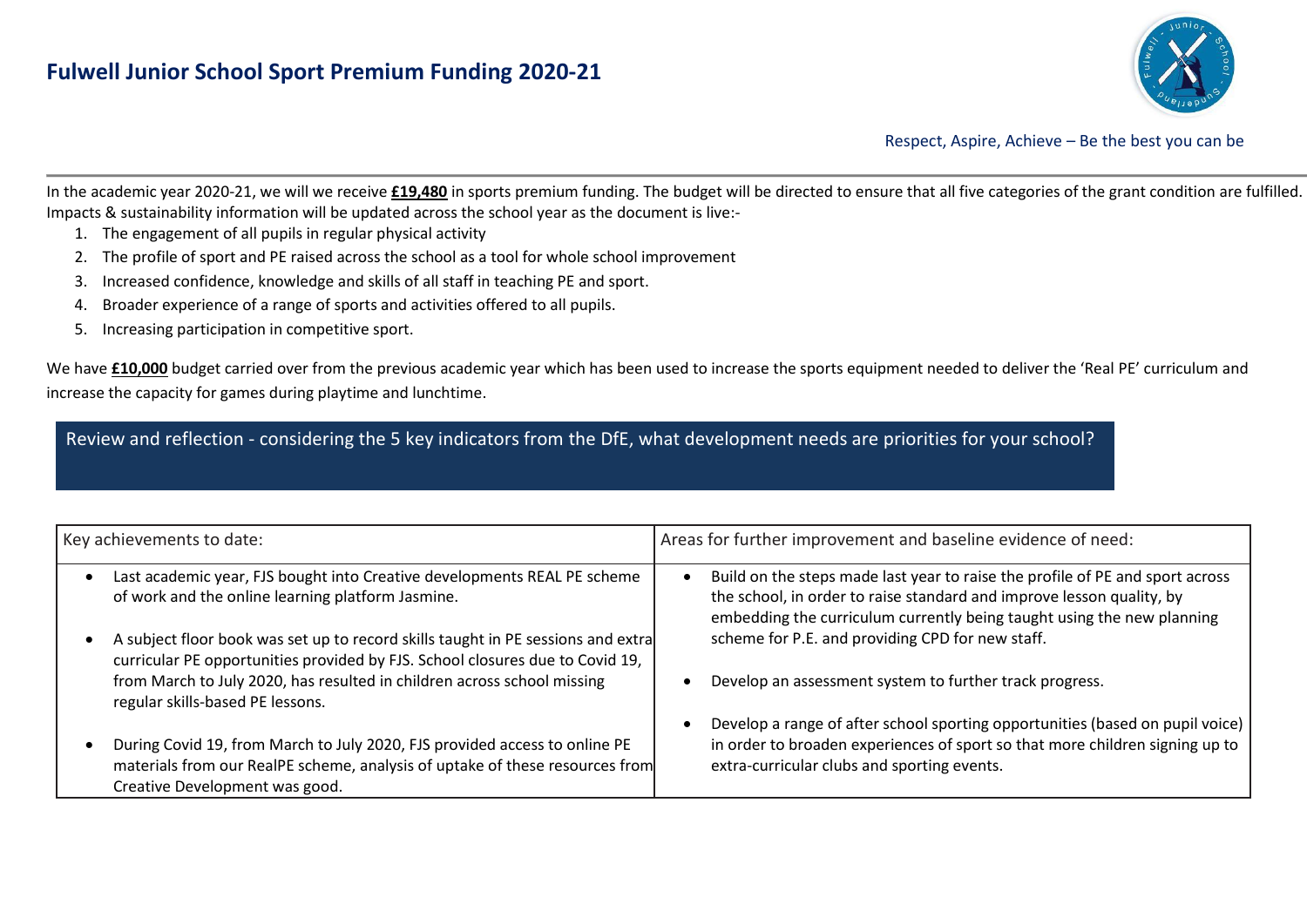| Meeting national curriculum requirements for swimming and water safety                                                                                                                                                      | Percentage                                                                                                                                                                                                                                                                                                                          |
|-----------------------------------------------------------------------------------------------------------------------------------------------------------------------------------------------------------------------------|-------------------------------------------------------------------------------------------------------------------------------------------------------------------------------------------------------------------------------------------------------------------------------------------------------------------------------------|
| What percentage of your current Year 6 cohort swim competently, confidently and proficiently over a distance of at least 25<br>meters?                                                                                      | 82%                                                                                                                                                                                                                                                                                                                                 |
| What percentage of your current Year 6 cohort use a range of strokes effectively [for example, front crawl, backstroke and<br>breaststroke]?                                                                                | 61%                                                                                                                                                                                                                                                                                                                                 |
| What percentage of your current Year 6 cohort perform safe self-rescue in different water-based situations?                                                                                                                 | 15%                                                                                                                                                                                                                                                                                                                                 |
| Schools can choose to use the Primary PE and Sport Premium to provide additional provision for swimming but this must be for<br>activity over and above the national curriculum requirements. Have you used it in this way? | No. We had planned to complete<br>swimming sessions with our current year<br>5 children to make up for missed<br>swimming sessions. This was put on<br>hold due to Covid-19 restrictions. We<br>have decided to provided an additional<br>swimming after school session for year 6<br>to address tis missed provision next<br>year. |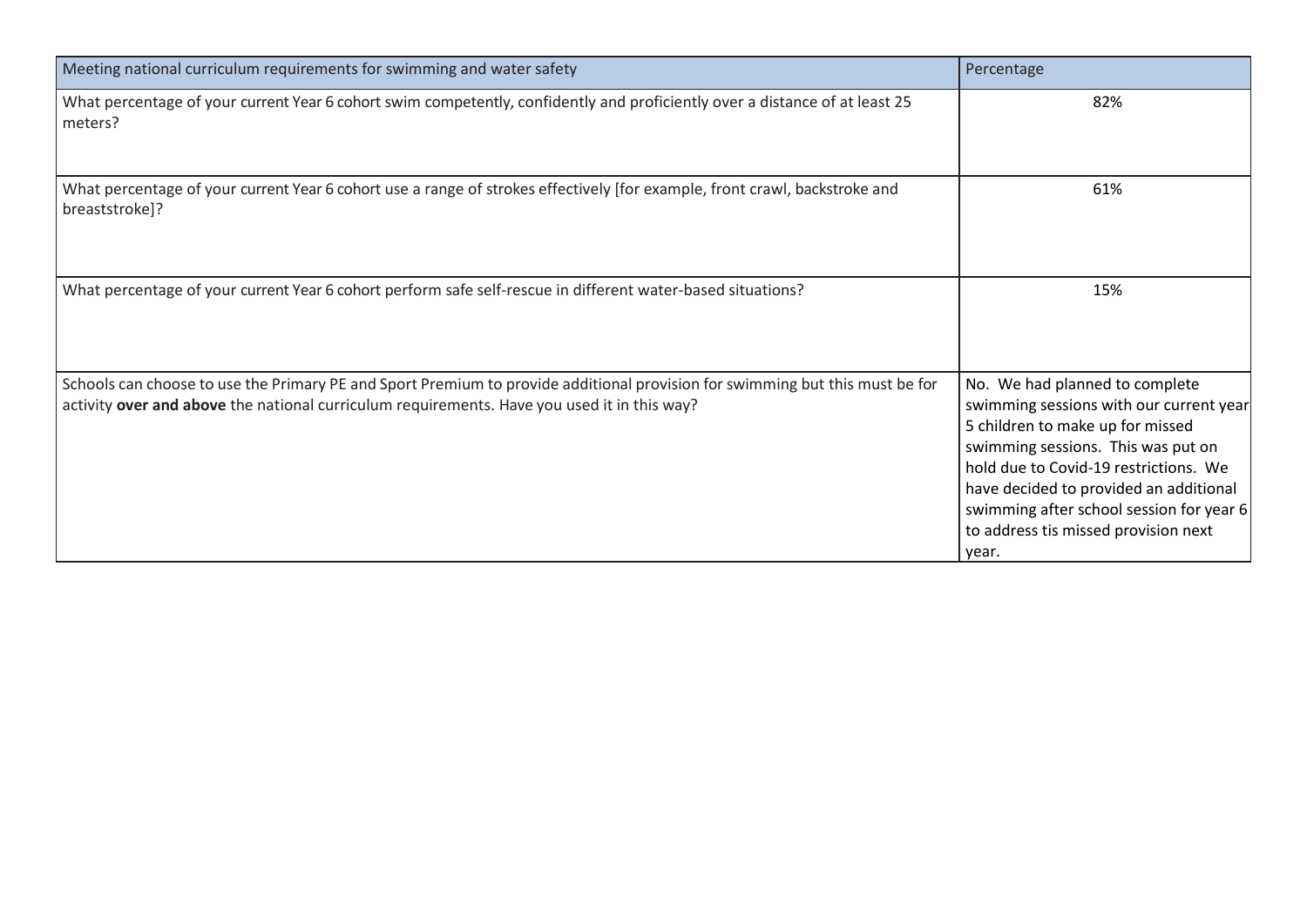## **Action Plan and Budget Tracking**

Capture your intended annual spend against the 5 key indicators. Clarify the success criteria and evidence of impact that you intend to measure to evaluate for students today and in the future.

| Academic Year: 2020/21                                                                                                                                                                                                                                                                                           | <b>Total fund allocated:</b><br>Date Updated: 1.7.21                                                                                                                                                                                                                                                                                                                                                                                                                                                  |                                                                                                                                                                                                                                                            |                                                                                                                                                                                                                                                                                                                                                                                            |                                                                                                                                                                                                                                                                                                                                                                                                 |
|------------------------------------------------------------------------------------------------------------------------------------------------------------------------------------------------------------------------------------------------------------------------------------------------------------------|-------------------------------------------------------------------------------------------------------------------------------------------------------------------------------------------------------------------------------------------------------------------------------------------------------------------------------------------------------------------------------------------------------------------------------------------------------------------------------------------------------|------------------------------------------------------------------------------------------------------------------------------------------------------------------------------------------------------------------------------------------------------------|--------------------------------------------------------------------------------------------------------------------------------------------------------------------------------------------------------------------------------------------------------------------------------------------------------------------------------------------------------------------------------------------|-------------------------------------------------------------------------------------------------------------------------------------------------------------------------------------------------------------------------------------------------------------------------------------------------------------------------------------------------------------------------------------------------|
| undertake at least 30 minutes of physical activity a day in school<br>School focus with clarity on intended<br>impact on pupils:<br>More children to take part in active<br>play activities at lunchtime and<br>playtimes.<br>Increased amount of time used for<br>PE lessons<br>Encourage children to be active | Key indicator 1: The engagement of all pupils in regular physical activity - Chief Medical Officer guidelines recommend that primary school children<br>Actions to achieve:<br>Funding allocated:<br>Policy around school uniform<br>£8500 equipment<br>adapted to allow children to come to meet the needs<br>to school in PE kit.<br>of the Real PE<br>Set up and participating in the<br>curriculum (this<br>will be taken from<br>living streets, walk to school<br>the allocation<br>initiative. |                                                                                                                                                                                                                                                            | Evidence and impact:<br>Children now come to school in<br>PE kit to ensure no time is<br>wasted during PE lessons<br>getting changed<br>All classes participated in the<br>living streets, walk to school                                                                                                                                                                                  | Percentage of total allocation:<br>Only 7% (£1500) as the remaining<br>costs will be taken from the allocation<br>carried over from 2019/20<br>Sustainability and suggested next<br>steps:<br>Children will continue to<br>$\overline{a}$<br>come to school in PE kit to<br>ensure no time is lost.<br>Living streets initiative to<br>continue next year. Consider<br>including a whole school |
| coming to school through<br>promotion of the Living Street walk<br>to school initiative                                                                                                                                                                                                                          | Buy new sports equipment<br>specifically for break and<br>lunchtime use.<br>Buy new storage to allow easy<br>access to PE/lunchtime equipment storage solution for<br>Deliver training to lunchtime<br>support staff around initiating<br>games                                                                                                                                                                                                                                                       | carried over from<br>2019/20).<br>£1000 to buy<br>PE and lunchtime<br>equipment<br>£1500 equipment<br>to increase games<br>capacity during<br>lunchtimes and<br>breaktimes (this<br>will be taken from<br>the allocation<br>carried over from<br>2019/20). | initiative. The percentage of<br>children walking to school<br>increase to from 44% to 90%.<br>Lunchtime and support<br>assistances were consulted<br>around sports equipment and<br>new equipment was ordered<br>specifically for break and<br>lunchtime use. Due to Covid-19<br>restrictions training of<br>lunchtime staff was canceled<br>but should be further explored<br>next year. | class competition to see<br>which has the highest % of<br>active children going to<br>school.<br>Continue to monitor the<br>sports equipment for break<br>and lunch times, replacing<br>any damaged equipment.<br>Look to source coaches to<br>support lunchtime activities.                                                                                                                    |
| Key indicator 2: The profile of PE and sport being raised across the school as a tool for whole school improvement                                                                                                                                                                                               |                                                                                                                                                                                                                                                                                                                                                                                                                                                                                                       |                                                                                                                                                                                                                                                            |                                                                                                                                                                                                                                                                                                                                                                                            | Percentage of total allocation:                                                                                                                                                                                                                                                                                                                                                                 |
|                                                                                                                                                                                                                                                                                                                  |                                                                                                                                                                                                                                                                                                                                                                                                                                                                                                       |                                                                                                                                                                                                                                                            |                                                                                                                                                                                                                                                                                                                                                                                            | 19% (NB £3060 carried over to<br>academic year 2021-22 due to<br>restrictions caused by Covid-19)                                                                                                                                                                                                                                                                                               |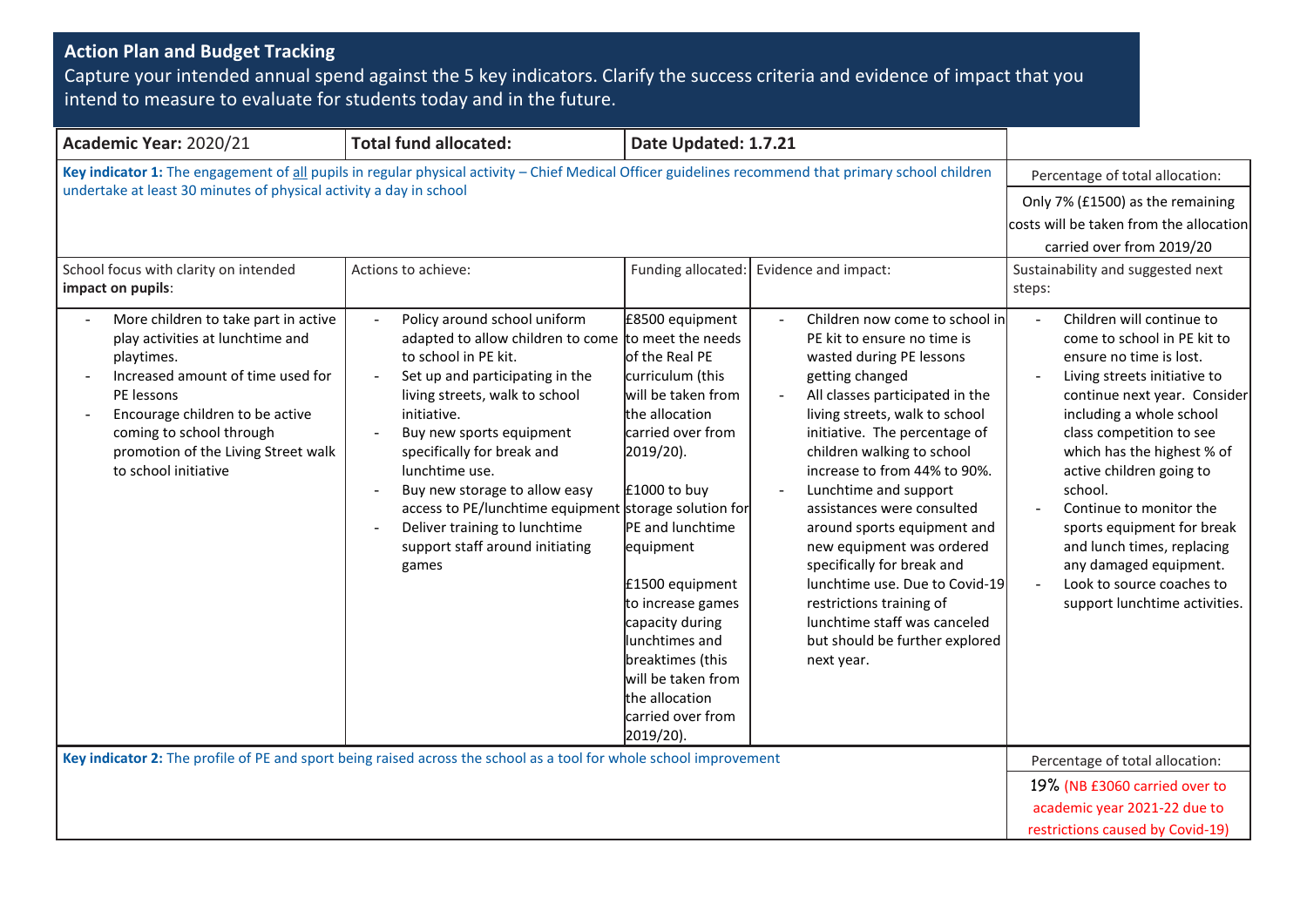| School focus with clarity on intended                                                                                                                                                                                                                                                                                                                                       | Actions to achieve:                                                                                                                                                                                                                                                                                                                                                                                                                                                                                                                                                                                                                                                                                                                                                                                                                                       | Funding allocated:                                                                                                                                                                                                                                                                                                                                                                                                                                                                                                            | Evidence and impact:                                                                                                                                                                                                                                                                                                                                                                                                                                                                                                                                                                                                                                                                                                                                                                                                                                                                                                                                             | Sustainability and suggested next                                                                                                                                                                                                                                                                                                                                                                                                                                                                                                            |
|-----------------------------------------------------------------------------------------------------------------------------------------------------------------------------------------------------------------------------------------------------------------------------------------------------------------------------------------------------------------------------|-----------------------------------------------------------------------------------------------------------------------------------------------------------------------------------------------------------------------------------------------------------------------------------------------------------------------------------------------------------------------------------------------------------------------------------------------------------------------------------------------------------------------------------------------------------------------------------------------------------------------------------------------------------------------------------------------------------------------------------------------------------------------------------------------------------------------------------------------------------|-------------------------------------------------------------------------------------------------------------------------------------------------------------------------------------------------------------------------------------------------------------------------------------------------------------------------------------------------------------------------------------------------------------------------------------------------------------------------------------------------------------------------------|------------------------------------------------------------------------------------------------------------------------------------------------------------------------------------------------------------------------------------------------------------------------------------------------------------------------------------------------------------------------------------------------------------------------------------------------------------------------------------------------------------------------------------------------------------------------------------------------------------------------------------------------------------------------------------------------------------------------------------------------------------------------------------------------------------------------------------------------------------------------------------------------------------------------------------------------------------------|----------------------------------------------------------------------------------------------------------------------------------------------------------------------------------------------------------------------------------------------------------------------------------------------------------------------------------------------------------------------------------------------------------------------------------------------------------------------------------------------------------------------------------------------|
| impact on pupils:                                                                                                                                                                                                                                                                                                                                                           |                                                                                                                                                                                                                                                                                                                                                                                                                                                                                                                                                                                                                                                                                                                                                                                                                                                           |                                                                                                                                                                                                                                                                                                                                                                                                                                                                                                                               |                                                                                                                                                                                                                                                                                                                                                                                                                                                                                                                                                                                                                                                                                                                                                                                                                                                                                                                                                                  | steps:                                                                                                                                                                                                                                                                                                                                                                                                                                                                                                                                       |
| All children to have opportunities to<br>participate in competitions both in<br>school and with other schools.<br>Develop leadership roles for year 5<br>children to raise the profile of sport with<br>peers.<br>In line with whole school World Of Work<br>focus make links with careers in sport<br>and develop children's understanding of<br>career pathways in sport. | Make sure a range of groups are<br>invited to attend afterschool clubs £2500<br>by keeping a register.<br>Enter SLA flagship competitions<br>e.g. swimming gala, trampoline<br>festival, health & wellbeing launch 2021-22 due to<br>event.<br>Increase the range and number of by Covid-19)<br>$\blacksquare$<br>children participating in inter<br>school competitions.<br>Leadership training for 30 Year 5<br>$\blacksquare$<br>students (to comply with the<br><b>School Games Mark requirement)</b><br>who will attend a full day<br>workshop and receive a certificate transport x2<br>and t-shirt.<br>Continue to develop a PE floor<br>book to celebrate PE learning<br>Create links to careers in sport<br>through 'World Of Work' day at<br>the foundation of light.<br>Audit and re-order equipment in<br>line with 'Real PE' teaching units. | SLA agreement<br>(NB this is now<br>carried over to<br>academic year<br>restrictions caused<br>World of Work<br>sessions through<br>Foundation of light<br>including costs of<br>£560 (NB this is<br>now carried over<br>to academic year<br>2021-22 due to<br>restrictions caused<br>by Covid-19).<br>Supply cover for PE<br>lead (2 days)<br>£400<br>Sports kit for<br>Teams (replace<br>missing stock)<br>£300<br>Order equipment<br>to fulfil the needs<br>of RealPE scheme.<br>(NB this has been<br>costed in section 1) | Afterschool clubs have been<br>impacted through Covid-19<br>restrictions this year. Clubs<br>provided have included netball<br>and football.<br>SLA flagship competitions have<br>$\overline{a}$<br>been canceled due to Covid-19.<br>The inter school competitions<br>which have still managed to<br>take place this year have<br>included Peter Lightle Football<br>trophy, Sunderland Schools<br>Football trophy and the Julie<br>Ann football trophy. 36% of<br>our current Year 6 have taken<br>part in at least one event. We<br>have also competed in the<br>Sunderland year 5/6 netball<br>tournament, achieving second<br>place overall.<br>Sports leader training did not<br>go ahead and could not be<br>rolled out in house due to<br>bubble restrictions.<br>Due to covid-19 restrictions<br>careers events were canceled<br>by outside agency's.<br>Update equipment as it<br>becomes obsolete and as new<br>topics/initiatives are<br>introduced. | Re-establish a range of<br>afterschool clubs. Clubs to<br>include traditional sports<br>clubs such as netball but also<br>to further explore clubs such<br>as gymnastics.<br>Re-engage with SLA flagship<br>competitions and enter a<br>wider range of inter school<br>competitions.<br>Re-establish the Sports<br>Leader role for year 5<br>children and access training.<br>Organise a careers event<br>linked to sport.<br>Continue to up-date<br>equipment as it becomes<br>obsolete and as new<br>topics/initiatives are<br>introduced. |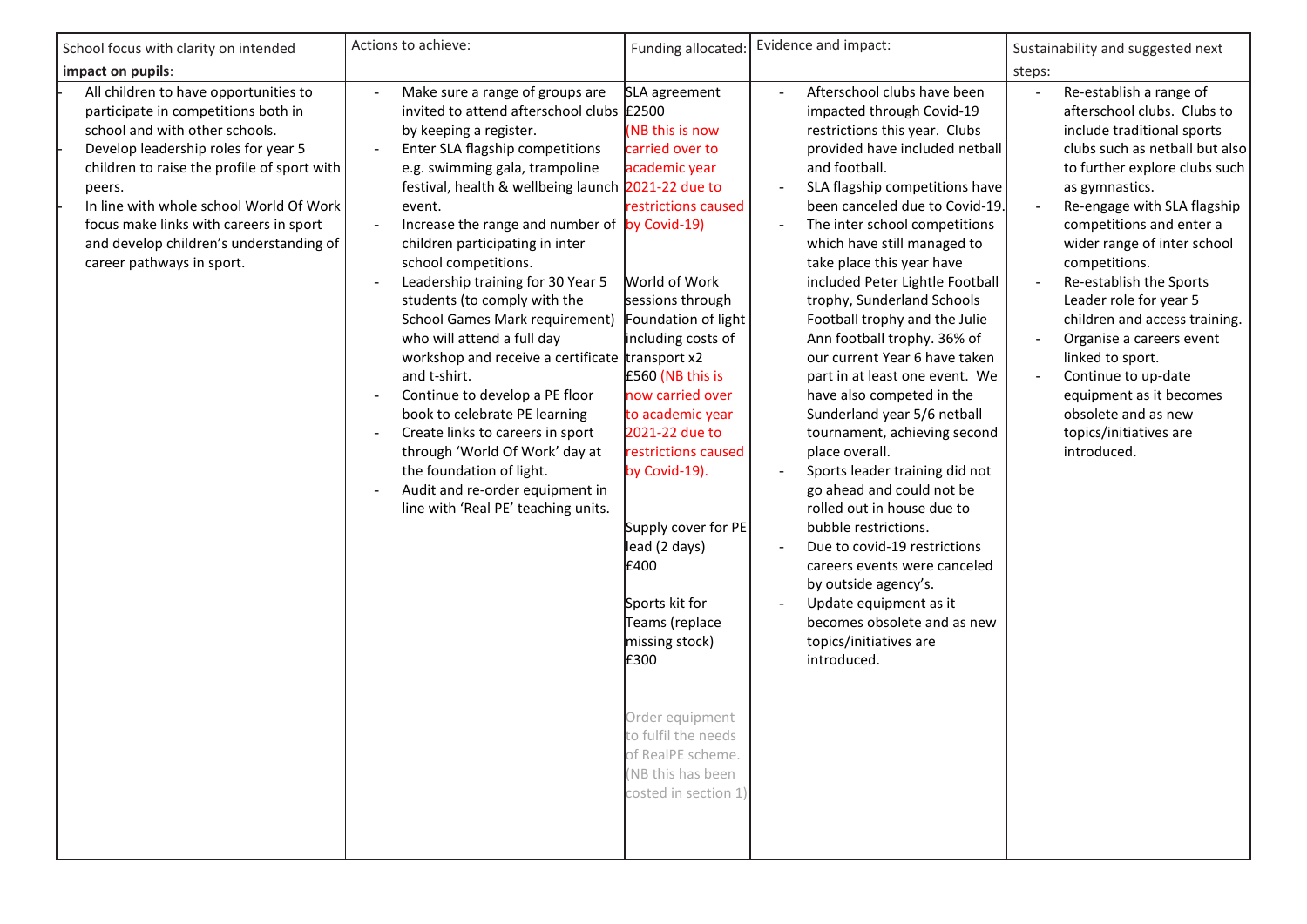| Key indicator 3: Increased confidence, knowledge and skills of all staff in teaching PE and sport | Percentage of total allocation:                                                                                                                                                                                                                                                                                                                                                                                                                                                                             |                                                                                                                                                                                                                                                                                                                                                                                                                                                                                                                   |                                                                                                                                                                                                                                                                                                                                                                                                                                                                                                                                                                                                                                                                                                                                                     |                                                                                                                                                                                                                                                                                                                                                                                                                                                                                                                                                                         |
|---------------------------------------------------------------------------------------------------|-------------------------------------------------------------------------------------------------------------------------------------------------------------------------------------------------------------------------------------------------------------------------------------------------------------------------------------------------------------------------------------------------------------------------------------------------------------------------------------------------------------|-------------------------------------------------------------------------------------------------------------------------------------------------------------------------------------------------------------------------------------------------------------------------------------------------------------------------------------------------------------------------------------------------------------------------------------------------------------------------------------------------------------------|-----------------------------------------------------------------------------------------------------------------------------------------------------------------------------------------------------------------------------------------------------------------------------------------------------------------------------------------------------------------------------------------------------------------------------------------------------------------------------------------------------------------------------------------------------------------------------------------------------------------------------------------------------------------------------------------------------------------------------------------------------|-------------------------------------------------------------------------------------------------------------------------------------------------------------------------------------------------------------------------------------------------------------------------------------------------------------------------------------------------------------------------------------------------------------------------------------------------------------------------------------------------------------------------------------------------------------------------|
| School focus with clarity on intended<br>impact on pupils:                                        | Actions to achieve:                                                                                                                                                                                                                                                                                                                                                                                                                                                                                         | Funding<br>allocated:                                                                                                                                                                                                                                                                                                                                                                                                                                                                                             | Evidence and impact:                                                                                                                                                                                                                                                                                                                                                                                                                                                                                                                                                                                                                                                                                                                                | 14% (NB £2436 carried over to<br>academic year 2021-22 due to<br>restrictions caused by Covid-19)<br>Sustainability and suggested<br>next steps:                                                                                                                                                                                                                                                                                                                                                                                                                        |
| All teachers and HLTAs to have<br>increased confidence, knowledge<br>and skills in PE and Sport.  | Pay for access to the Create<br>$\blacksquare$<br>Development three day 'Real PE' subscription<br>course for HLTA's and PE lead<br>(including supply cover as<br>appropriate).<br>Use specialist coaches to support members of TA<br>delivery of competitive sports<br>including gymnastics.<br>Hold whole school enrichment<br>days linked to the Olympics to<br>raise profile of sport in the world (Gymnastics focus)<br>of work.<br>Year 4 participate in dance<br>workshop with West End in<br>schools | £1156 Real PE<br>including bespoke<br>training for PE lead,<br>2 HLTA's and new<br>Specialist coaches<br>to run in house PE<br>training for staff<br>£1080 (delivery of<br>curriculum to<br>children working<br>alongside HLTA's to<br>upskill).<br>Supply cover for PE<br>lead (1 days)<br>£200<br>Dance workshop<br>£349<br>NB the above to be<br>carried over to<br>academic year<br>2021-22 due to<br>restrictions caused<br>by Covid-19.<br>£2500 SLA<br>Agreement (already<br>costed in Key<br>indicator 2) | A Lead HLTA and teacher were<br>both due to receive training in<br>'RealPE', this was postponed due<br>to Covid-19 restrictions and will<br>roll over to next academic year.<br>A bespoke day of RealPE training<br>was due to take place during the<br>spring term to support both<br>HLTA's and teachers. Due to<br>Covid restrictions this session<br>was rearranged for academic<br>year 2021-22. Staff were able to<br>still access online materials<br>through the Jasmin platform to<br>support subject knowledge and<br>development.<br>Specialist coaches have been<br>limited during Covid-19<br>restrictions, however we were<br>able to engage with Durham<br>Cricket and AC Football Coaching<br>during the spring and summer<br>term. | RealPE training needs to roll<br>over into the next academic<br>year to increased<br>confidence, knowledge and<br>skills of all staff in teaching<br>PE and sport.<br>A new PE lead will access<br>training through 4 SLA<br>agreement days. A bespoke<br>session has been planned<br>for the 30 <sup>th</sup> September to<br>support teachers and HLTA's<br>who deliver PE.<br>Additional training for TA's<br>has been arranged for 10 <sup>th</sup><br>November 2021.<br>Specialist coaches for<br>swimming and gymnastics<br>have been engaged for<br>autumn term. |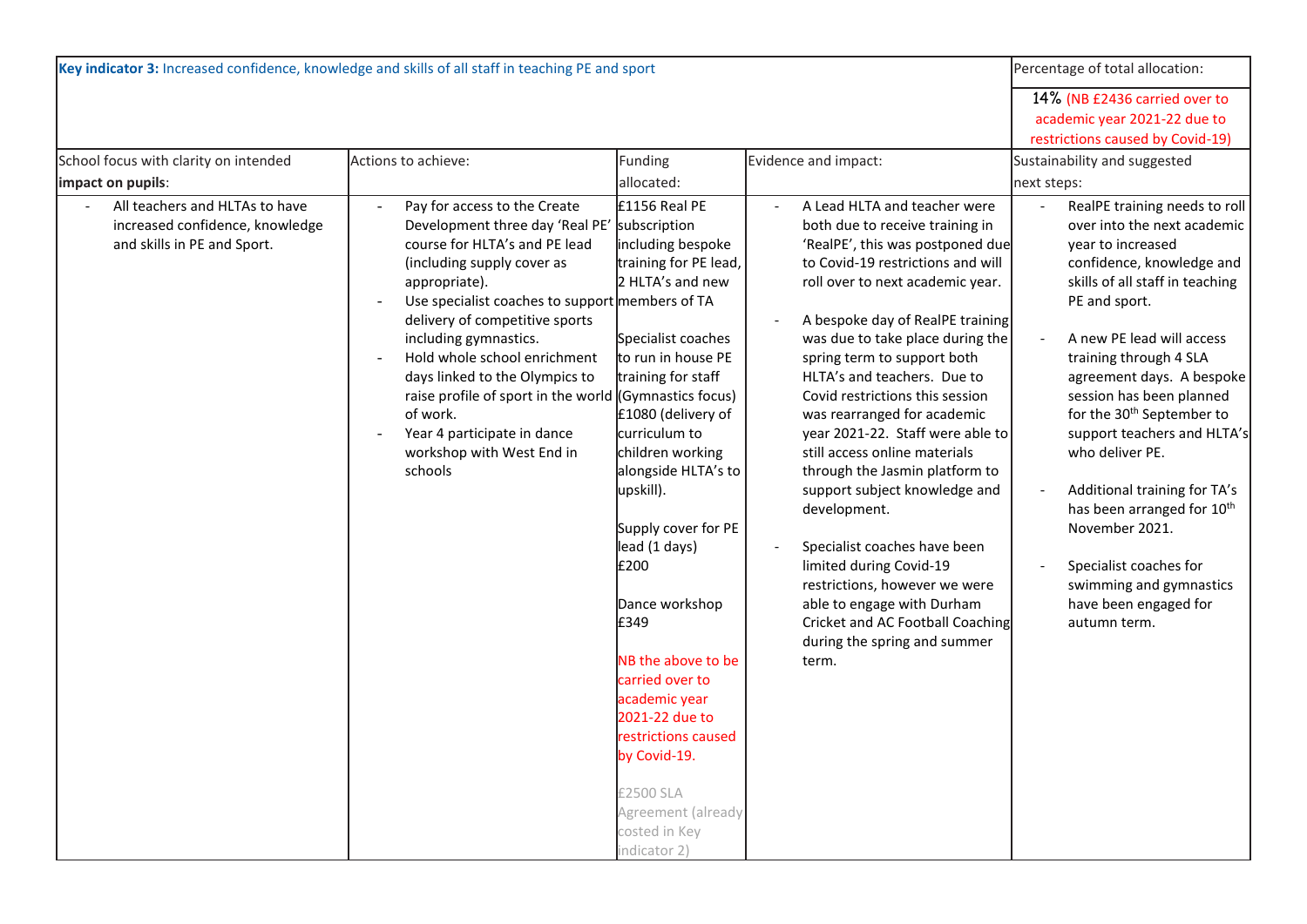| Key indicator 4: Broader experience of a range of sports and activities offered to all pupils                                                                                                                                                                                                                   | Percentage of total allocation:                                                                                                                                                                                                                                                                                                                                                                                                                                                                                                                                                                      |                                                                                                                                                                                                                                                                                                              |                                                                                                                                                                                                                                                                                                                                                                                                                                                                                                 |                                                                                                                                                                                                                                                                                                                                                                                                                                                                                                                                                                                               |  |
|-----------------------------------------------------------------------------------------------------------------------------------------------------------------------------------------------------------------------------------------------------------------------------------------------------------------|------------------------------------------------------------------------------------------------------------------------------------------------------------------------------------------------------------------------------------------------------------------------------------------------------------------------------------------------------------------------------------------------------------------------------------------------------------------------------------------------------------------------------------------------------------------------------------------------------|--------------------------------------------------------------------------------------------------------------------------------------------------------------------------------------------------------------------------------------------------------------------------------------------------------------|-------------------------------------------------------------------------------------------------------------------------------------------------------------------------------------------------------------------------------------------------------------------------------------------------------------------------------------------------------------------------------------------------------------------------------------------------------------------------------------------------|-----------------------------------------------------------------------------------------------------------------------------------------------------------------------------------------------------------------------------------------------------------------------------------------------------------------------------------------------------------------------------------------------------------------------------------------------------------------------------------------------------------------------------------------------------------------------------------------------|--|
|                                                                                                                                                                                                                                                                                                                 |                                                                                                                                                                                                                                                                                                                                                                                                                                                                                                                                                                                                      |                                                                                                                                                                                                                                                                                                              |                                                                                                                                                                                                                                                                                                                                                                                                                                                                                                 | 45% (NB £8840 carried over to                                                                                                                                                                                                                                                                                                                                                                                                                                                                                                                                                                 |  |
|                                                                                                                                                                                                                                                                                                                 |                                                                                                                                                                                                                                                                                                                                                                                                                                                                                                                                                                                                      |                                                                                                                                                                                                                                                                                                              |                                                                                                                                                                                                                                                                                                                                                                                                                                                                                                 | academic year 2021-22 due to                                                                                                                                                                                                                                                                                                                                                                                                                                                                                                                                                                  |  |
| School focus with clarity on intended                                                                                                                                                                                                                                                                           | restrictions caused by Covid-19)<br>Sustainability and suggested                                                                                                                                                                                                                                                                                                                                                                                                                                                                                                                                     |                                                                                                                                                                                                                                                                                                              |                                                                                                                                                                                                                                                                                                                                                                                                                                                                                                 |                                                                                                                                                                                                                                                                                                                                                                                                                                                                                                                                                                                               |  |
|                                                                                                                                                                                                                                                                                                                 | Actions to achieve:                                                                                                                                                                                                                                                                                                                                                                                                                                                                                                                                                                                  | Funding                                                                                                                                                                                                                                                                                                      | Evidence and impact:                                                                                                                                                                                                                                                                                                                                                                                                                                                                            |                                                                                                                                                                                                                                                                                                                                                                                                                                                                                                                                                                                               |  |
| impact on pupils:                                                                                                                                                                                                                                                                                               |                                                                                                                                                                                                                                                                                                                                                                                                                                                                                                                                                                                                      | allocated:                                                                                                                                                                                                                                                                                                   |                                                                                                                                                                                                                                                                                                                                                                                                                                                                                                 | next steps:                                                                                                                                                                                                                                                                                                                                                                                                                                                                                                                                                                                   |  |
| Increase the number of children<br>attending after school clubs by<br>offering a wider range based on<br>pupil voice.<br>Off set the cost of accessing<br>specialist coaches to increase<br>interest.<br>Engage local provides to develop<br>sustainable links for children to sport<br>in the wider community. | Create a questionnaire to<br>$\sim$<br>identify clubs that children may<br>like to participate in.<br>Monitor attendance at each club.<br>$\overline{\phantom{a}}$<br>Independent sports coaching<br>$\sim$<br>schemes signposted by SLA but<br>not included in SLA fee should be Swimming club<br>arranged.<br>Organise individual sport<br>$\blacksquare$<br>programs and workshops as part Yoga club £800<br>of the continued enhancement<br>of the PE Curriculum.<br>Develop a range of after school<br>$\blacksquare$<br>clubs run by school staff in<br>addition to their contracted<br>hours. | Part funding to<br>transport cost.<br>£4000<br>Skiing club £720<br>£2000<br>Football club £1320<br>Other in-house<br>sports clubs such as<br>netball etc will be<br>ran by current staff.<br>NB the above to be<br>carried over to<br>academic year<br>2021-22 due to<br>restrictions caused<br>by Covid-19. | Links made with a range of<br>sports providers in previous<br>years were maintained and new<br>ones made.<br>Taster sessions including cricket<br>were planned across the year<br>(some of which were unable to<br>take place due to covid<br>restrictions) for to help broaden<br>the experience of sports and<br>activities offered to all pupils.<br>Cricket sessions took place in<br>year 3 which led children<br>accessing cricket outside of<br>school through Whitburn Cricket<br>club. | Use questionnaire results to<br>set up clubs that children<br>may like to participate in<br>e.g. cricket, yoga, skiing.<br>Carefully monitor<br>attendance at each club to<br>ensure as many pupils as<br>possible access provision.<br>Engage in sports coaching<br>schemes e.g gymnastics to<br>run as a year group topic<br>but the also an after school<br>club.<br>Look to engage in a range of<br>individual sport programs<br>and workshops as part of<br>the continued enhancement<br>of the PE Curriculum to<br>ensure staff are able to<br>deliver this provision in the<br>future. |  |
| Key indicator 5: Increased participation in competitive sport                                                                                                                                                                                                                                                   | Percentage of total allocation:                                                                                                                                                                                                                                                                                                                                                                                                                                                                                                                                                                      |                                                                                                                                                                                                                                                                                                              |                                                                                                                                                                                                                                                                                                                                                                                                                                                                                                 |                                                                                                                                                                                                                                                                                                                                                                                                                                                                                                                                                                                               |  |
|                                                                                                                                                                                                                                                                                                                 |                                                                                                                                                                                                                                                                                                                                                                                                                                                                                                                                                                                                      |                                                                                                                                                                                                                                                                                                              |                                                                                                                                                                                                                                                                                                                                                                                                                                                                                                 | 10% (NB £2000 carried over to                                                                                                                                                                                                                                                                                                                                                                                                                                                                                                                                                                 |  |
|                                                                                                                                                                                                                                                                                                                 |                                                                                                                                                                                                                                                                                                                                                                                                                                                                                                                                                                                                      |                                                                                                                                                                                                                                                                                                              |                                                                                                                                                                                                                                                                                                                                                                                                                                                                                                 | academic year 2021-22 due to                                                                                                                                                                                                                                                                                                                                                                                                                                                                                                                                                                  |  |
|                                                                                                                                                                                                                                                                                                                 | restrictions caused by Covid-19)                                                                                                                                                                                                                                                                                                                                                                                                                                                                                                                                                                     |                                                                                                                                                                                                                                                                                                              |                                                                                                                                                                                                                                                                                                                                                                                                                                                                                                 |                                                                                                                                                                                                                                                                                                                                                                                                                                                                                                                                                                                               |  |
|                                                                                                                                                                                                                                                                                                                 | School focus with clarity on intended<br>Funding<br>Actions to achieve:<br>Evidence and impact:                                                                                                                                                                                                                                                                                                                                                                                                                                                                                                      |                                                                                                                                                                                                                                                                                                              |                                                                                                                                                                                                                                                                                                                                                                                                                                                                                                 | Sustainability and suggested                                                                                                                                                                                                                                                                                                                                                                                                                                                                                                                                                                  |  |
| impact on pupils:                                                                                                                                                                                                                                                                                               |                                                                                                                                                                                                                                                                                                                                                                                                                                                                                                                                                                                                      | allocated:                                                                                                                                                                                                                                                                                                   |                                                                                                                                                                                                                                                                                                                                                                                                                                                                                                 | next steps:                                                                                                                                                                                                                                                                                                                                                                                                                                                                                                                                                                                   |  |